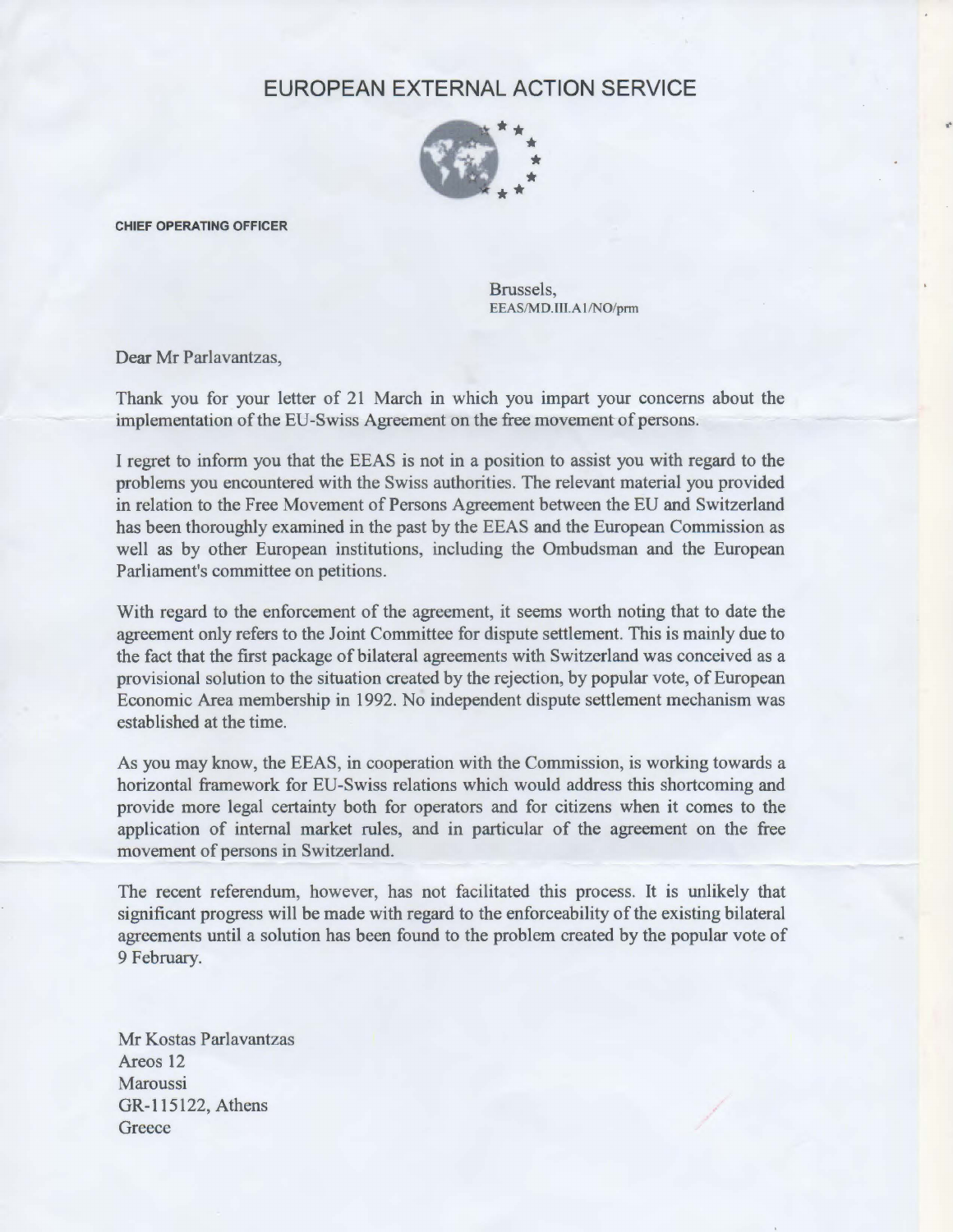With a view to previous exhaustive exchanges with the EEAS and Commission 1 therefore ask for your understanding if EEAS and Commission reserve the right to suspend all further correspondence with you on the matter of enforcing the free movement of persons agreement.

Yours sincerely,

David O'SULLIVAN

..